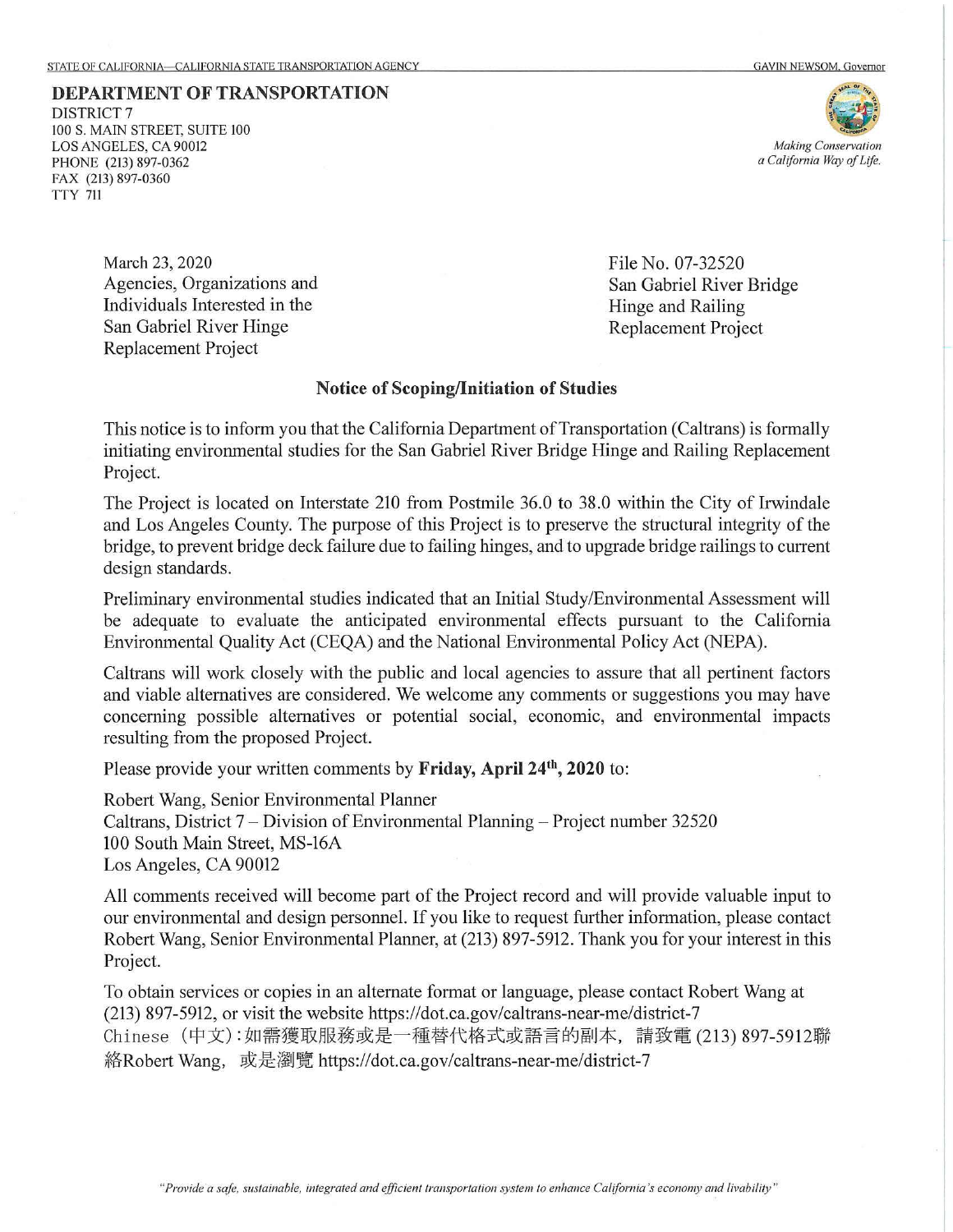March 23, 2020 Page 2

Spanish (Espafiol): Para recibir servicios o copias en otro formato o idioma, contacte a Robert Wang al (213) 897-5912 o visite el sitio web https://dot.ca.gov/caltrans-near-me/district-7

Sincerely,

sing ki nold

Ronald Kosinski, Deputy District Director Division of Environmental Planning Department of Transportation, District 7

Enclosure: Project Area Map